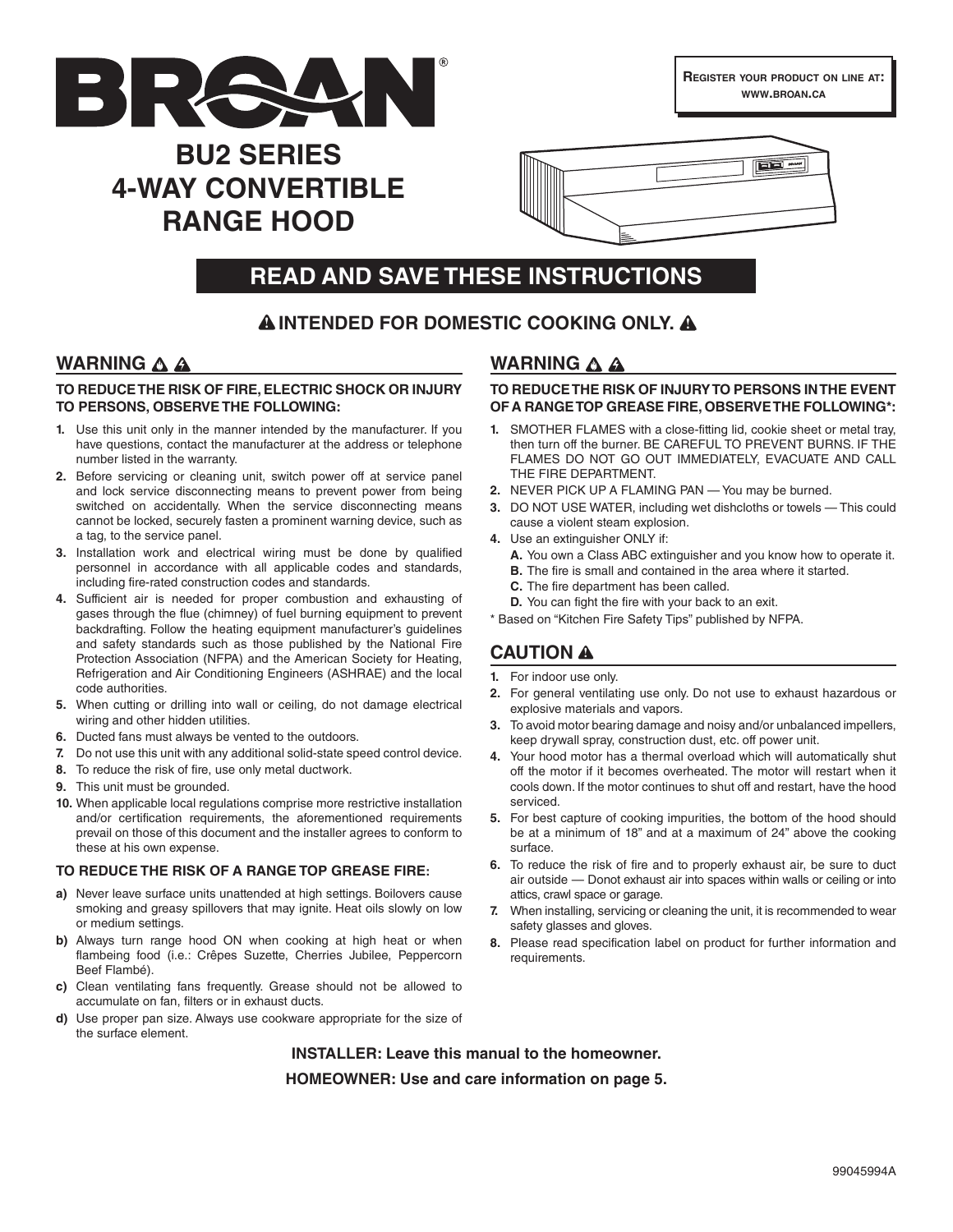#### **IMPORTANT**

For Non-ducted (Duct free) Installation:

a) Purchase non-ducted filter separately, model 41F.

- b) Remove and discard damper/duct connector and grille cover (See Step 3 in "Preparing the range Hood," on page 3).
- c) Follow all steps except steps inside dotted lines.

#### For Ducted Installation:

| Follow all steps, including steps inside dotted lines. |  |  |
|--------------------------------------------------------|--|--|

# **TOOLS AND MATERIAL REQUIRED**

| TOOLS                                                             |                                |                               |                                     |  |  |
|-------------------------------------------------------------------|--------------------------------|-------------------------------|-------------------------------------|--|--|
|                                                                   | Drill                          |                               | Flat blade and                      |  |  |
|                                                                   | 1¼" Spade bit                  |                               | Phillips screwdriver                |  |  |
|                                                                   | Pliers                         |                               | Tape measure or ruler<br>and pencil |  |  |
|                                                                   | For ducted installations ONLY: |                               |                                     |  |  |
|                                                                   | Saber saw                      |                               |                                     |  |  |
|                                                                   | Metal snips                    |                               |                                     |  |  |
| <b>MATERIALS</b>                                                  |                                |                               |                                     |  |  |
| Electrical wiring and supplies of type to comply with local codes |                                |                               |                                     |  |  |
|                                                                   | Roof or wall cap               | Duct and metal foil duct tape |                                     |  |  |
|                                                                   | Roof cement or caulk           |                               |                                     |  |  |
| For installation on kitchen cabinets with recess bottoms only:    |                                |                               |                                     |  |  |

 $\Box$  Two 1" x 2" x 12" (approximate length) wood strips (purchase locally)

 Four 1¼" long flat heat wood screws (purchase locally) to fasten strips to cabinet bottom

# **PLANNING DUCTWORK INSTALLATION**

Begin planning ductwork by deciding where the duct will run between the range hood and the outside. For best performance, use the shortest possible duct run and a minimum number of elbows. There are several choices shown - **FIGS. 1A - 1F**.

If needed, a 3¼" x 10" rectangular ducting range hood can be converted to a round duct by means of a transition.

FIG. 1A. Ducting directly through the wall (for range hoods mounted on an exterior wall). Shown are two ways to duct through an outside wall. If a wall cap is used directly off the back of the hood, special care must be taken to make sure that the damper in the damper/duct connector on the hood and damper in the wall cap do not interfere with each other when the hood is operating. This could result in either inadequate air delivery or back drafts. If this condition does exist, remove the hood damper flap. Sometimes when using a wall cap it is easier to duct vertically and then use an elbow as shown in **FIG. 1B.**

**FIG. 1C.** Ducting straight up through the roof using 3¼" x 10" rectangular duct. (For single story installations.)

**FIG. 1D.** Ducting between the ceiling joists (for multi-story installations) or through the soffit space above the cabinets (where the soffit connects to an outside wall).

**FIG. 1E.** Straight up through the roof using 3¼" x 10" to 6" round duct transition and 6" round duct (for single-story installations).

**FIG. 1F.** Straight up through the roof using 7" round duct (for single-story installations, 7" round adapter plate not included, part number SR680508).

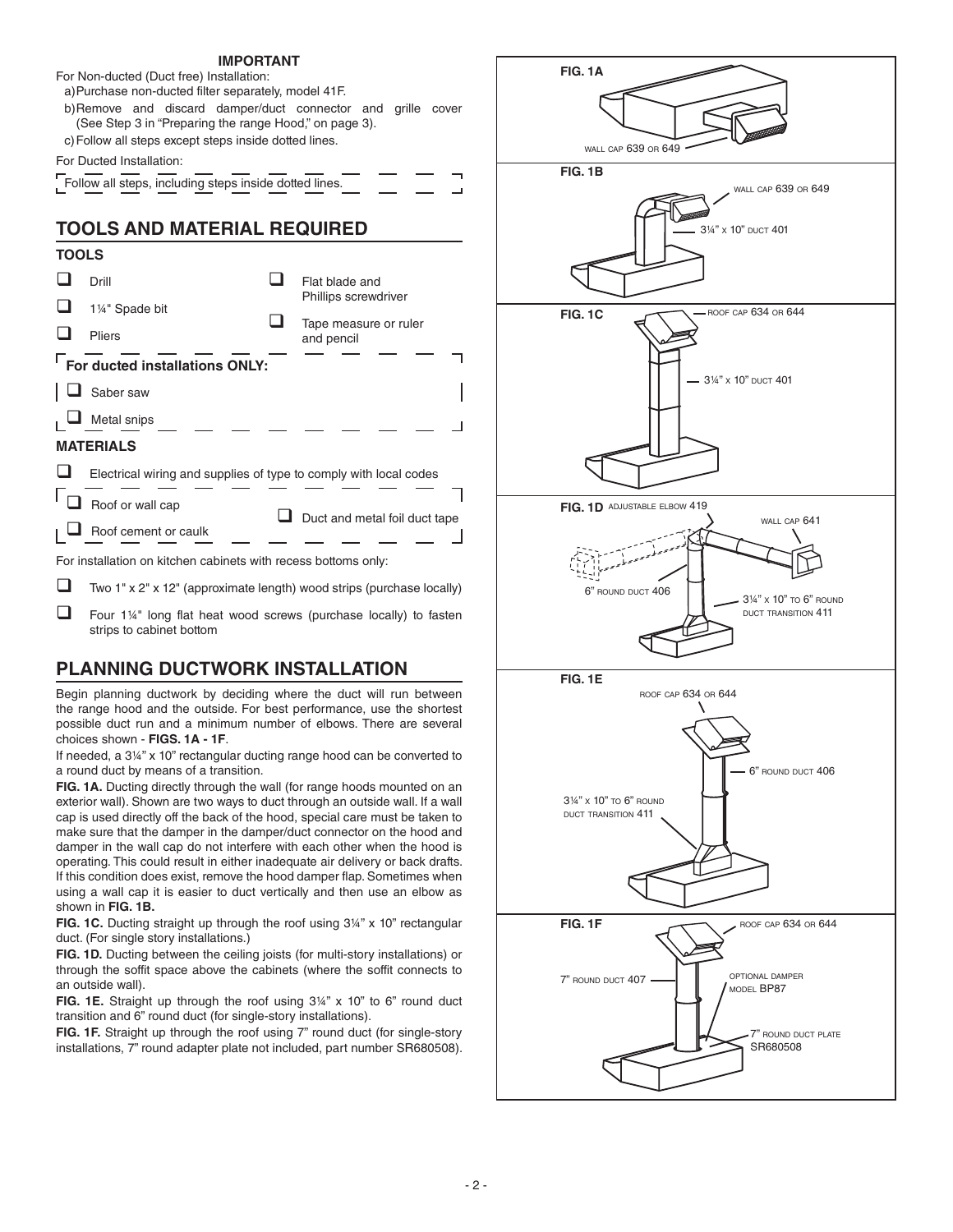### **PREPARING THE RANGE HOOD**

- 1. Unpack hood and check contents. You should have:
	- 1 Aluminum filter
	- 1 3¼" x 10" Damper/duct connector
		- (mounted inside of hood for shipping only) (save the screws)
- 2. Remove wiring box cover. Under cover find the parts bag containing loose hardware.

#### **For non-ducted installation only**

3. For non-ducted installation, remove grille cover from front (or inside) of hood. (**FIG. 3**) NOTE-

The grille on front of hood must be open and visible for hood to function in non-ducted mode.

4. Remove either top or rear electrical knockout depending upon whether wiring will enter hood from wall or cabinet. (**FIG. 4**)

#### **DUCTED INSTALLATION ONLY** -NOTF

The grille cover must be installed as shown in **FIG. 3** to function in ducted mode.

- 5. Remove appropriate duct knockout on hood by inserting screwdriver into edge of knockout and breaking tabs holding knockout to hood. You may have to tap screwdriver with hammer to break tabs. Peel knockout back with pliers. (**FIG. 5**)
- 6. Fit damper/duct connector over opening and secure in place with black sheet metal screws. (**FIG. 6**)
- Hinge pins and damper/duct connector should be toward top of hood for ducting through wall or toward back of hood for ducting through cabinet above hood. Seal joint between damper/duct connector and hood with duct tape.
- 7" round ducted discharge only: Purchase separately the 7" round duct plate (part no. SR680508). For best performance, line up the 7" round duct plate with the 7" round opening on hood. Mount duct plate to hood with 2 screws included with duct plate and 2 screws from 3¼" x 10" damper (1 screw per side). Install a 7" round damper (purchase separately). Damper flap must open freely in direction of air flow (away from range hood).

# **PREPARING THE INSTALLATION LOCATION**

#### **NOTE**

**MOUNT HOOD SO THAT BOTTOM OF HOOD IS 18"-24" ABOVE COOKING SURFACE. TOP FRONT EDGE OF HOOD SHOULD BE FLUSH WITH FRONT OF CABINET FRAME. IF DISTANCE BETWEEN WALL AND FRONT OF CABINET FRAME IS MORE THAN 12" THERE WILL BE A SPACE BETWEEN BACK OF HOOD AND WALL. THIS IS NORMAL.**

OMIT STEP 8 if range hood will be installed under cabinets with flush bottom.

- 8. (For installation on recessed bottom cabinets only.) Attach a wood filler strip at each side of recessed area under cabinet. (Use two 1" x 2" strips cut to length.) If recess is more than 1" use thicker strips. Attach strips with 1¼" screws about 3" from each end. See **FIG. 7**.
- 9. Measure and mark the following (**FIGS. 7 & 8**):
- a) Electrical line opening
- b) Duct opening
- 10. Drill four pilot holes in corners of marked duct opening as shown and cut opening with saber saw or keyhole saw.
- 11. Use 1¼" drill bit to drill opening for electrical connection in wall or cabinet.
- 12. Hold hood up against cabinet bottom and trace keyhole slots onto cabinet bottom or filler strips.
- 13. Screw the four supplied 7/8" wood screws for mounting the hood into the exact center of the narrow end of the keyhole slots marked underneath the cabinet. Allow 3/8" of the screws to project, so the hood can be fitted into place.

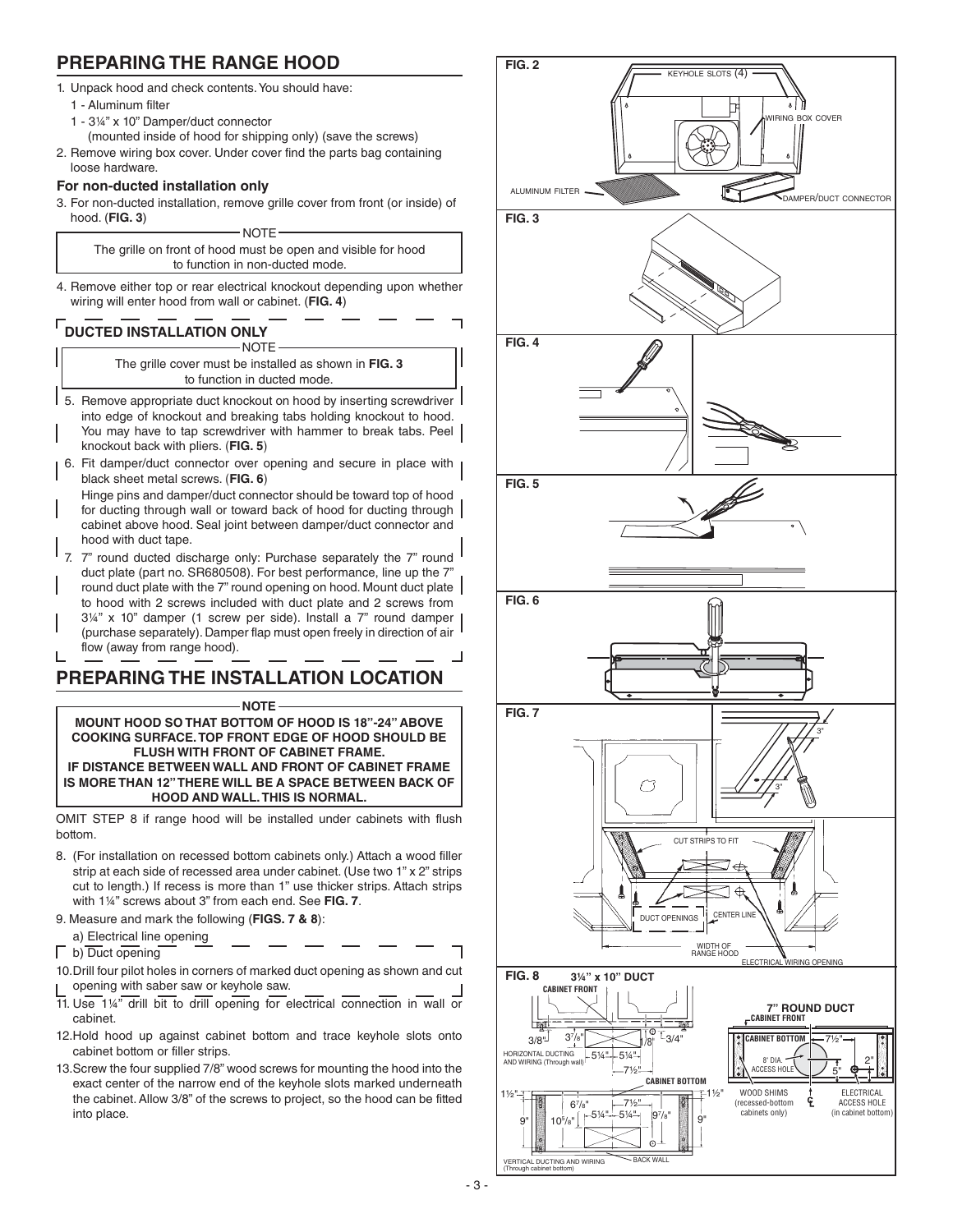# **INSTALLING THE DUCTWORK**

#### **NOTE THESE INSTRUCTIONS WILL FOLLOW THE PLANS MADE ON PAGE 3. START AT THE EXTERIOR AND RUN THE DUCT BACK TO THE RANGE HOOD. FOR BEST PERFORMANCE OF YOUR RANGE HOOD, USE THE SHORTEST POSSIBLE DUCT RUN AND A MINIMUM NUMBER OF ELBOWS. NEVER VENT A RANGE HOOD INTO AN ATTIC SPACE BECAUSE A BUILDUP OF GREASE WILL BECOME A FIRE HAZARD. USE ONLY METAL DUCTWORK (DO NOT USE PLASTIC DUCT). ASSEMBLE SECURELY SO THAT IN CASE OF A GREASE FIRE ON THE RANGE, THE FIRE WILL BE CONTAINED INSIDE METAL DUCT WORK. IT IS A GOOD PRACTICE TO TAPE WITH METAL DUCT TAPE ALL DUCT CONNECTIONS, MAKING THEM BOTH SECURE AND AIR TIGHT.** 14. Follow appropriate directions below for type of ductwork you are installing: WALL CAP (**FIG. 9**) Use a saber saw to cut a hole slightly larger than duct so duct will line up easily with hood. Install casing strips on outside walls finished in siding. Assemble the duct work and tape all joints. Run duct work back to hood. Fasten wall cap to last section of duct and nail or screw cap to wall. Seal all around flange on wall cap with caulking compound for exterior use. Make sure that enough duct runs into the room so that the duct will overlap the damper/duct connector by 3/4" when the hood is installed.

#### ROOF CAP

Cut hole in roof slightly larger than duct so duct will line up easily with hood. Trim shingles around hole so that they will fit snugly around hood of cap when cap is installed. Assemble the ductwork and tape all joints. Run the ductwork down to hood. Trim duct parallel to roof pitch, leaving

3/4" of duct projecting above roof. Seal all around duct with roof cement. Install roof cap, inserting back edge of cap under shingles. Seal around cap with roof cement and seal all nail heads and shingles which were

cut or lifted. Make sure that enough duct runs into the room so that the duct will overlap  $\mathsf I$ the damper/duct connector by 3/4" when the hood is put into place.

# **INSTALLING THE RANGE HOOD**

- 15. Bring electrical cable through access hole drilled in wall or bottom of cabinet. Provide 6" wire leads and install proper connector for type of cable being used. Remove lock nut from connector and let prepared cable project through cabinet or wall opening so it is ready for installation into range hood. (**FIG. 10**)
- 16. Position hood in place so that:
	- a) Electrical line is routed through appropriate knockout opening. This step will have to be accomplished while positioning hood. (**FIG. 11**)
	- b) Large part of keyhole mounting slots on hood fit onto hood mounting screws projecting from bottom of cabinet. (**FIG. 11**)
	- c) Damper/duct connector slides into duct work in wall or cabinet.
- 17. Adjust hood so the front of hood is flush with cabinet front.
- 18. Tighten the four hood mounting screws securely.
- 19. Install locknut on electrical connector and tighten securely.
- 20. Make electrical connection using wire nuts to connect WHITE wire to WHITE, BLACK wire to BLACK, and GREEN or bare wire to GREEN ground screw provided. (**FIG. 12**)
- 21. Replace wiring box cover and screw, taking care not to pinch wires. NOTE

For non-ducted installations only: Discard the aluminum filter and replace with a non-ducted filter (purchase separately, model 41F). Make sure that blue side of non-ducted filter is next to blade.

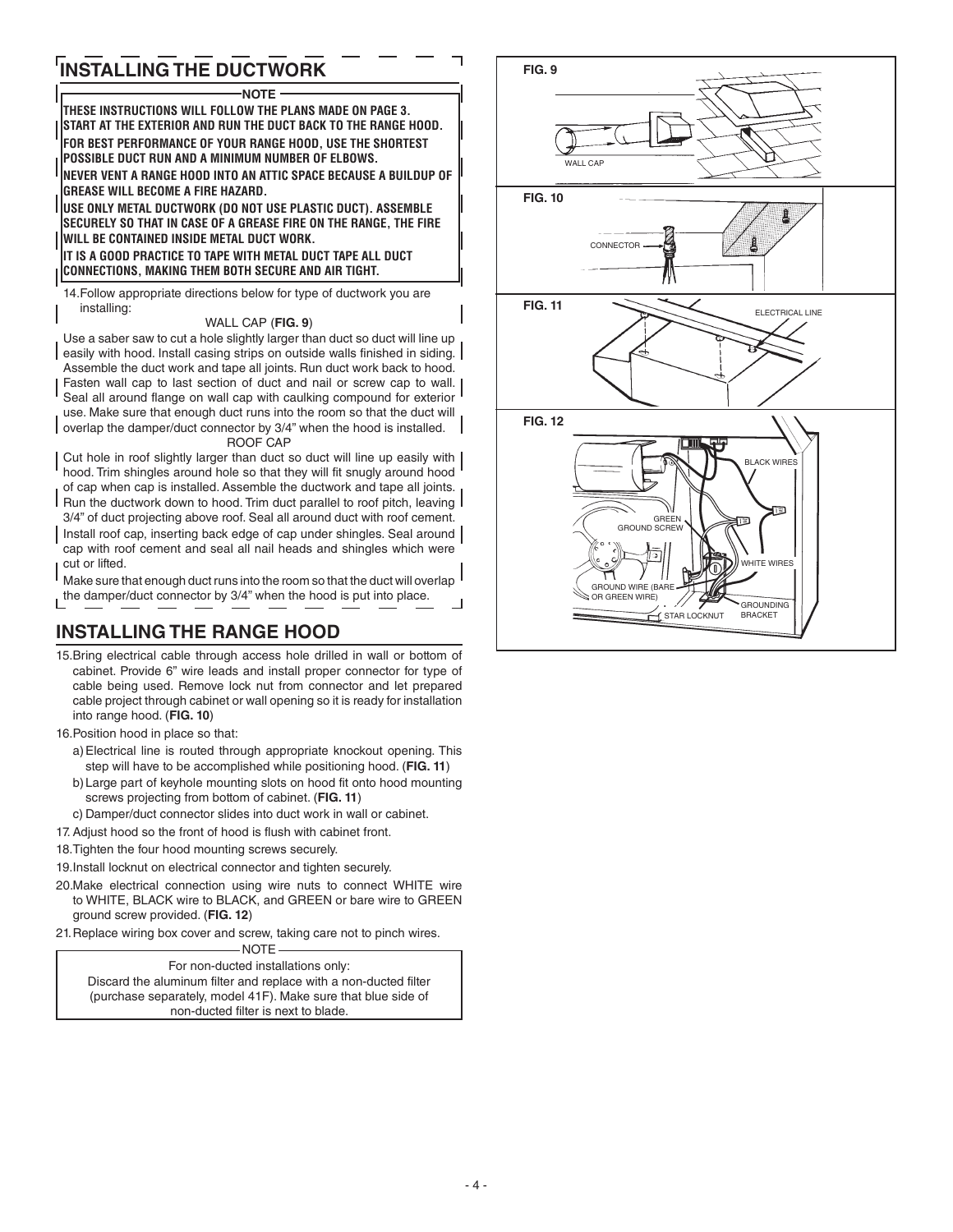### **USE AND CARE**

#### **SWITCHES**

The fan and light are each controlled by a rocker switch. The light switch has two positions, "ON" and "OFF". The fan switch has three positions - "HIGH", "LOW" and "OFF" ("OFF" is the middle position).

#### **CLEANING**

Keep your range hood clean using a mild detergent suitable for painted surfaces.

The aluminum filter should be cleaned frequently. Use a warm

dishwashing detergent solution.

Clean all-metal filter using a non-phosphate detergent. Discoloration of the filter may occur if using phosphate detergents, or as a result of local water conditions - but this will not affect filter performance. This discoloration is not covered by the warranty. To minimize or prevent discoloration, hand wash filter using a mild detergent.

#### **FILTER REMOVAL**

Remove filter by turning filter clip to the side and lifting filter out. In ducted version, turn filter retaining clip to one side and place aluminum filter over embossed retaining tabs on back of fan housing. Turn filter clip so that the low end of clip holds single filter firmly in place. (**FIG. 13**)

In non-ducted version, place non-ducted filter (non-ducted filter to be purchase separately, model 41F) over tabs on back of fan housing. Turn filter retaining clip so that high end holds filter firmly in place. Make sure blue side of non-ducted filter is next to fan blade.

NOTE: Make sure that arrows on filter retaining clip point toward back and front of hood.

#### **LIGHT BULB REPLACEMENT**

Light bulb (not supplied with hood) should be A19 type, E26 base, 75 watts maximum. The lens covering bulb is removed by pressing the two extending tabs together until they release from the retaining slots. (**FIG. 14**)

#### **FAN ASSEMBLY REMOVAL**

Be sure power is disconnected. Remove filter. Remove both screws holding the motor bracket to the range hood and unplug the fan assembly. Be careful not to allow fan assembly to drop when the screws are removed. (**FIG. 15**).

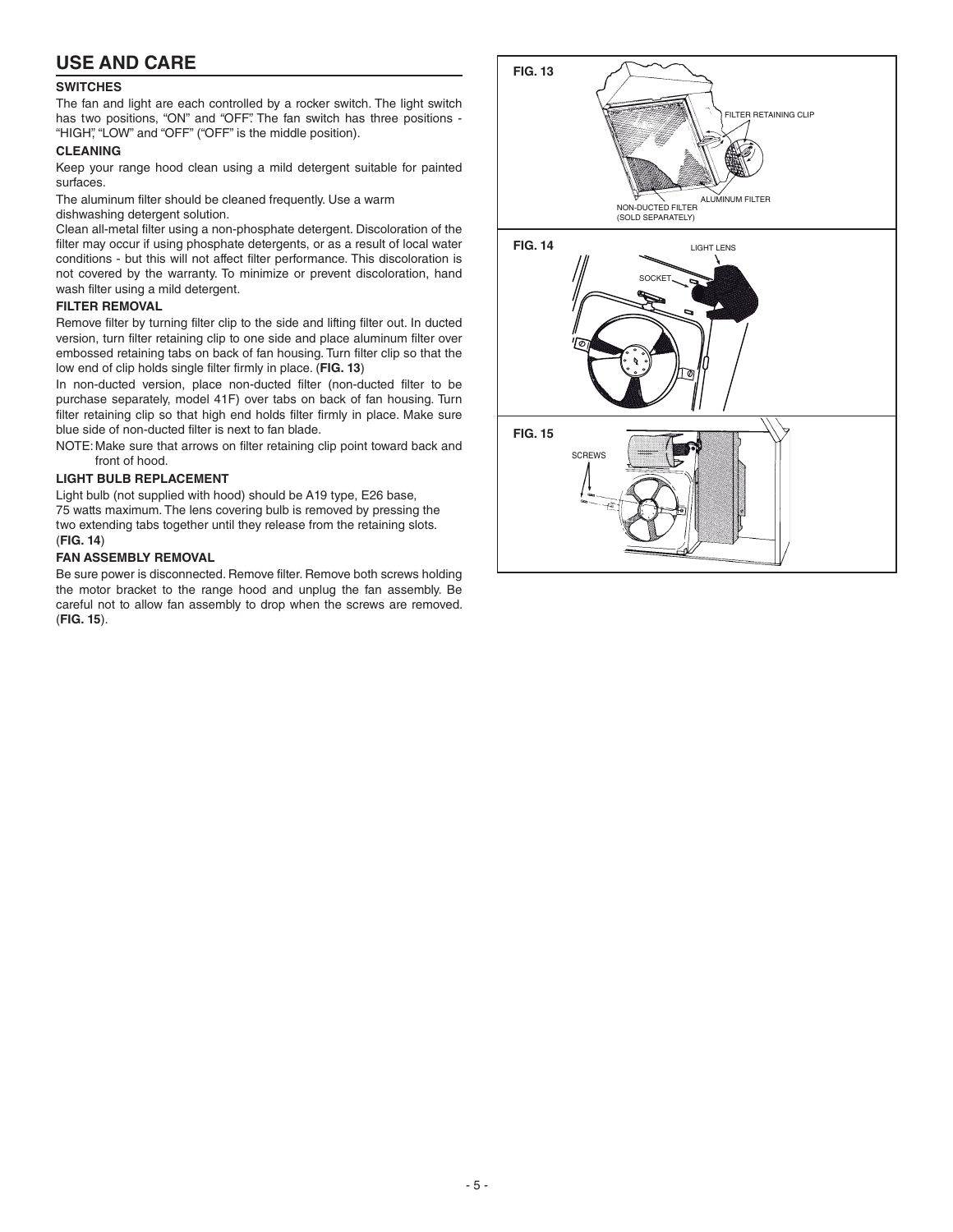# **SERVICE PARTS**

#### **BU2 SERIES RANGE HOOD**



| KEY No.                     | PART No.  | <b>DESCRIPTION</b>                                                                  |
|-----------------------------|-----------|-------------------------------------------------------------------------------------|
| 1                           | SR680508  | 7" ROUND DUCTPLATE (OPTIONAL, PURCHASE SEPARATELY)                                  |
| 2                           | S99150415 | No. 8B x 1/4" HEX HEAD SHEET METAL SCREWS* (2 REQUIRED)                             |
| 3                           | S97005544 | <b>DAMPER ASSEMBLY</b>                                                              |
| 4                           | S97016970 | MOTOR AND LIGHT ROCKER SWITCHES, BLACK                                              |
|                             | S97016971 | MOTOR AND LIGHT ROCKER SWITCHES, WHITE                                              |
| S99091022<br>5<br>S99091020 |           | <b>GRILLE COVER, BLACK</b>                                                          |
|                             |           | <b>GRILLE COVER, WHITE</b>                                                          |
|                             | S97010709 | <b>BROAN NAMEPLATE (BLACK)</b>                                                      |
| 6                           | S99090881 | BROAN NAMEPLATE (WHITE)                                                             |
| $\overline{7}$              | S97005678 | MOTOR RECEPTACLE WITH WIRES                                                         |
| 8                           | S98006621 | <b>OUTLET BOX COVER</b>                                                             |
| 9                           | S99170245 | No. 8 x 3/8" SHEET METAL SCREW*                                                     |
| 10                          | S99270987 | <b>BULB HOLDER WITH WIRES</b>                                                       |
| 11                          | S99110437 | LIGHT LENS                                                                          |
| 12                          | S99020272 | FAN BLADE                                                                           |
| 13                          | S97011217 | SCREW/NUT KIT (INCLUDES 2 NO. 10-16 x .500 SCREWS AND 2 NO. 10-16 SHEET METAL NUTS) |
| 14                          | S99260428 | LOCKING NUTS NO. 6-32* (2 REQUIRED)                                                 |
| 15                          | S98005568 | MOTOR MOUNTING BRACKET                                                              |
| 16                          | S97012248 | MOTOR ASSEMBLY (INCLUDES KEYS 12, 14 AND 15)                                        |
| 17                          | S99420472 | <b>FILTER RETAINER</b>                                                              |
| 18                          | S97006931 | <b>ALUMINUM FILTER</b>                                                              |

Order service parts by PART NO. - NOT by KEY No.

\* Standard hardaware, may be purchase locally.